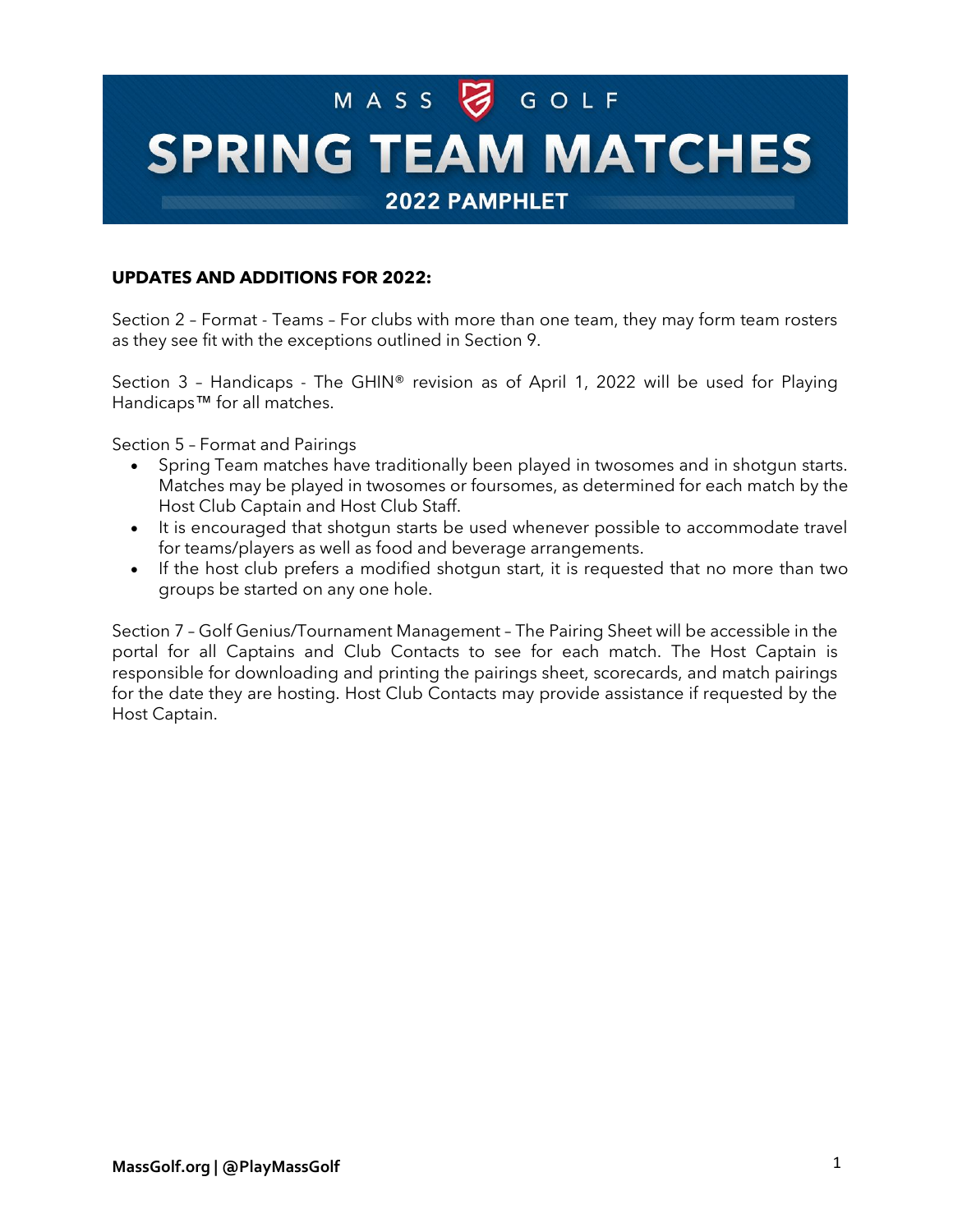## **1. ABOUT**

The Women's Spring Team Matches are a statewide tournament consisting of 5 matches played on Thursdays in April and May, between 6 Mass Golf Member Club teams in each Cup. The team with the most points at the conclusion of the 5 matches will be the winner of that Cup.

## **2. FORMAT**

## **Teams**:

Teams are made up of 5 active female golfers on the GHIN roster of the Club or course the team is representing. For clubs with more than one team, they may form team rosters as they see fit with the exceptions outlined in Section 9. Each player on a team must be affiliated with and represent their home Club and team. All team members should be available to play on each of the match dates and will be listed on a set roster. A Club or course can field one, two or three teams (up to a total of 15 players). Once a team is set, substitutes may be used only if necessary.

For Clubs fielding more than one team, any player affiliated with that Club may play for only one team. Players who are affiliated with and maintain an active Handicap Index® at more than one Mass Golf Member Club may play for only one team from one Club. All players MUST have an active Mass Golf Membership at the Club they are playing for.

Each team MUST be willing to offer more than one available date to host one match day at their club or course.

## **Cups**:

Each Cup will consist of 6 teams with 5 teams hosting one match day at their course and one team in each Cup is designated as a "travel" team.

## **Match Days**:

There are 5 match days: April 28<sup>th</sup>, May 5<sup>th</sup>, May 12<sup>th</sup>, May 19<sup>th</sup> and May 26<sup>th</sup>. The 6 teams in each Cup will compete against each other over the course of the 5 match days. Each match day will consist of a team competing against another team in 5 matches.

## **Hospitality:**

Host Captains are required to coordinate the match day arrangements for golf and lunch with their Club staff and should complete and send the "Host Club Information Form" to fellow regional Captains at least **two weeks prior to the match day**. If the Host Club Information Form is not sent out before two weeks out, it is up to the other Captains to contact the Host Captain to obtain that information. The form [is available on the Spring Teams landing page.](https://www.massgolf.org/wp-content/uploads/2018/11/2019-Fall-Cup-Region-Summary.8.12.19.with-emails.pdf)  [The form requests](https://www.massgolf.org/wp-content/uploads/2018/11/2019-Fall-Cup-Region-Summary.8.12.19.with-emails.pdf) important information on starting times, carts, food and beverage service and other event specifics.

Host Captains are suggested to arrange for a modest lunch menu and cost (maximum of \$30

including taxes and/or services charges). Continental breakfast and coffee may be served at the discretion of the host Club. All players **MUST** pay for their lunch but are not required to stay. Captains are required to notify the host Captain in advance if any of their players cannot stay for lunch. The host Club must provide a "to go" option for those players unable to stay for lunch. The host Captain and or host team is encouraged to collect payment for both cart and

## **MassGolf.org | @PlayMassGolf** 2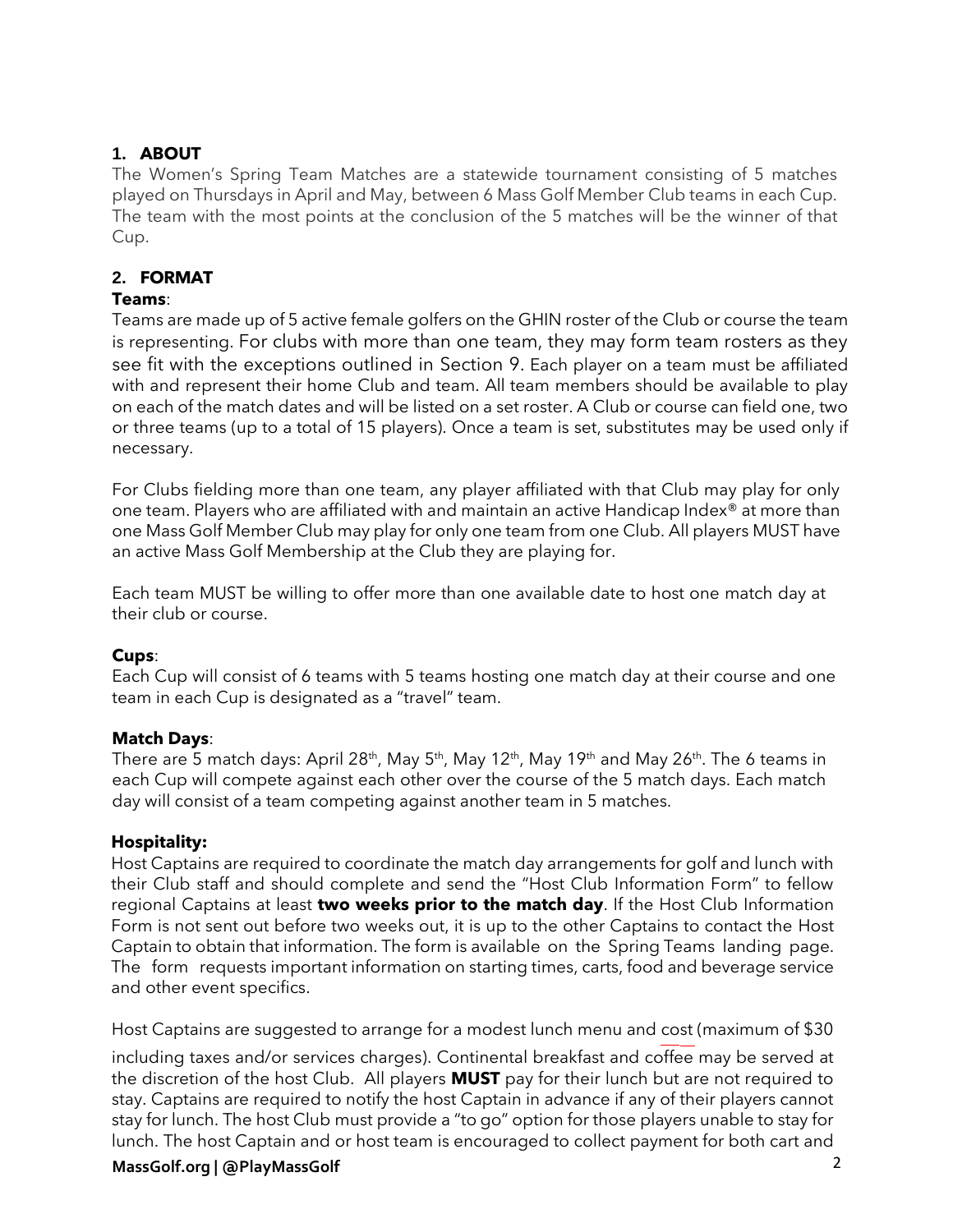lunch fees before the matches begin.

#### **Matches:**

The format is singles match play net at 100% Playing Handicap. Players from each team will be paired by Handicap Index (lowest to highest) for each match. Each match consists of 18 holes. Points are awarded for each hole won or tied.

## **3. HANDICAPS**

The GHIN revision as of January 1, 2022 is used for registration purposes. The GHIN revision as of April 1, 2022 will be used for Playing Handicaps for all matches. All golfers will be playing at 100% Playing Handicap. A player must have an active Handicap Index of 54.0 or less and must have posted at least five, 18-hole scores during the 2021 season. Players with a Handicap Index of higher than 36.0 will be limited to a 36 Playing Handicap for Spring Team Matches.

Scorecards will be created through Golf Genius/Tournament Management, but each player is responsible for ensuring their Playing Handicap and scorecard is stroked correctly. Handicap strokes will be calculated off the player with the lowest handicap in each match, with no more than one stroke per hole given to a player, regardless of Playing Handicap.

## **4. SCORING OF MATCHES**

Scoring will be hole by hole with one point for winning a hole and ½ point for tying a hole. A maximum of 18 points may be awarded in each match.

Players may not arbitrarily split points during a match. If Player A has started a match and is unable or otherwise decide not to continue and if fewer than 11 holes have been completed, the match is defaulted and Player B wins 11-0. If 11 or more holes have been completed, both Player A and Player B retain the points earned and Player B earns one point for each of the remaining un-played holes.

Players are responsible for posting their own scores as either "Home" or "Away" scores.

## **5. FORMAT AND PAIRINGS**

Fifteen matches will need to be played on an unobstructed course in the morning only, and no match shall begin before 8:30 AM.

- Spring Team matches have traditionally been played in twosomes and in shotgun starts. Matches may be played in twosomes or foursomes, as determined for each match by the host club captain and host club staff.
- It is encouraged that shotgun starts be used whenever possible to accommodate travel for teams/players as well as food and beverage arrangements.
- If the host club prefers a modified shotgun start, it is requested that no more than two groups be started on any one hole.

If tee times or shotgun time changes after the Host Club Information Form is sent out two weeks before the match, the Host Captain must without delay check with all other Captains to make sure the change is accepted. If the Captains do not agree to the change, the change cannot take place.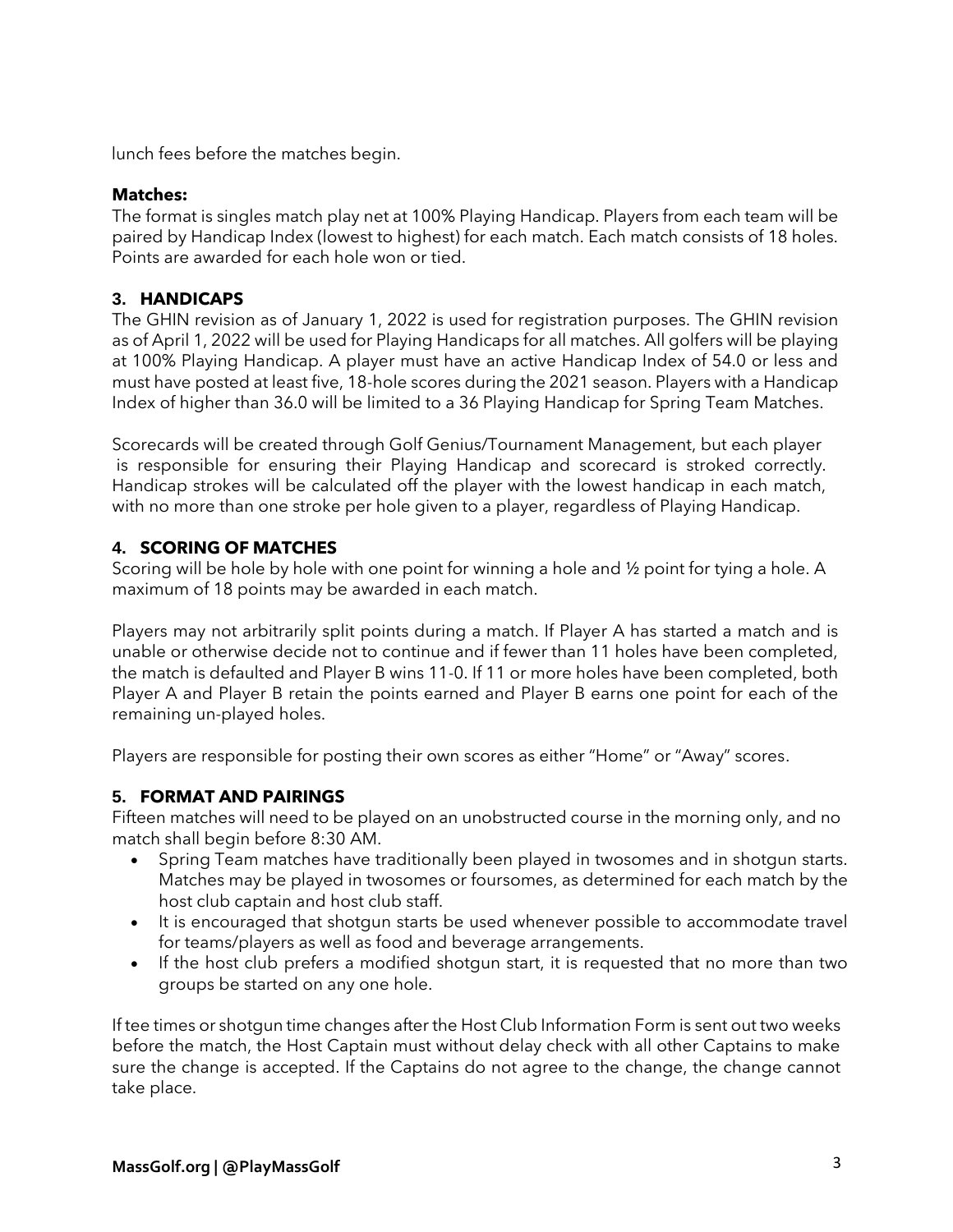Host Captains are required to advise the Spring Team Captains of the starting times as early as possible. Please see the "Match Rotation Schedule" for which team has the honour to start each match.

## **6. PACE OF PLAY**

Matches should be completed in less than four and a half hours for foursomes and four hours for twosomes. It is expected that the pace of play will be enforced by the Captain of each team. Lower handicap groups should be positioned at the front of the field.

## **7. GOLF GENIUS/TOURNAMENT MANAGEMENT**

Captains are encouraged to use Golf Genius/Tournament Management to manage each match day and enter results. Captains should inform Mass Golf who their designated Club staff member is (name/email) so that the designated Club staff will be given Golf Genius/Tournament Management access. For Spring Teams Golf Genius/Tournament Management must be accessed via a dedicated link provided by Mass Golf and cannot be accessed through Club accounts. If you have used Golf Genius/Tournament Management in the past, you will continue to have access using your existing username/password. If you have not made an account with Golf Genius/Tournament Management in the past, we will be sending you an e-mail invitation link on April 1<sup>st</sup> so you can set up your account.

The Pairing Sheet will be accessible in the portal for all Captains and Club Contacts to see for each match. The Host Captain is responsible for downloading and printing the pairings sheet, scorecards, and match pairings for the date they are hosting. They should be printed prior to each match day, either by the host Captain or a member of the host Club staff. Host Club Contacts may provide assistance if requested by the Host Captain. More information and instructions regarding Golf Genius/Tournament Management will be sent in the future.(on April  $1<sup>st</sup>$ 

## **8. REPORTING OF SCORES**

**Host Captains** will be responsible for entering all match day results from their Cup using Golf Genius/Tournament Management **by 3:00 PM of the match day**. Host Club staff may provide assistance if needed. Results entered will be immediately visible for all to view via the Golf Genius/Tournament Management portal. If not using Golf Genius/Tournament Management, the host team Captain **MUST** e-mail the results to Naomi Nesenoff at [nnesenoff@massgolf.org](mailto:nnesenoff@massgolf.org) before 3:00 PM on the match day. In addition, please leave a copy of the results sheet with the host Club golf shop for any inquiries they may receive.

The host team Captain should announce the result totals and Cup winner at the conclusion of the final match day.

## **9. TEAM ROSTERS AND SUBSTITUTES**

Captains should make any necessary adjustments to their rosters in Golf Genius/Tournament Management by 12pm on the Tuesday before a match and all other Captains should be notified of any such changes. If required, please contact Mass Golf for assistance. If any roster changes/substitutions are necessary after 12pm on Tuesday, communicate any updates to the other Captains and the Host Club Contact.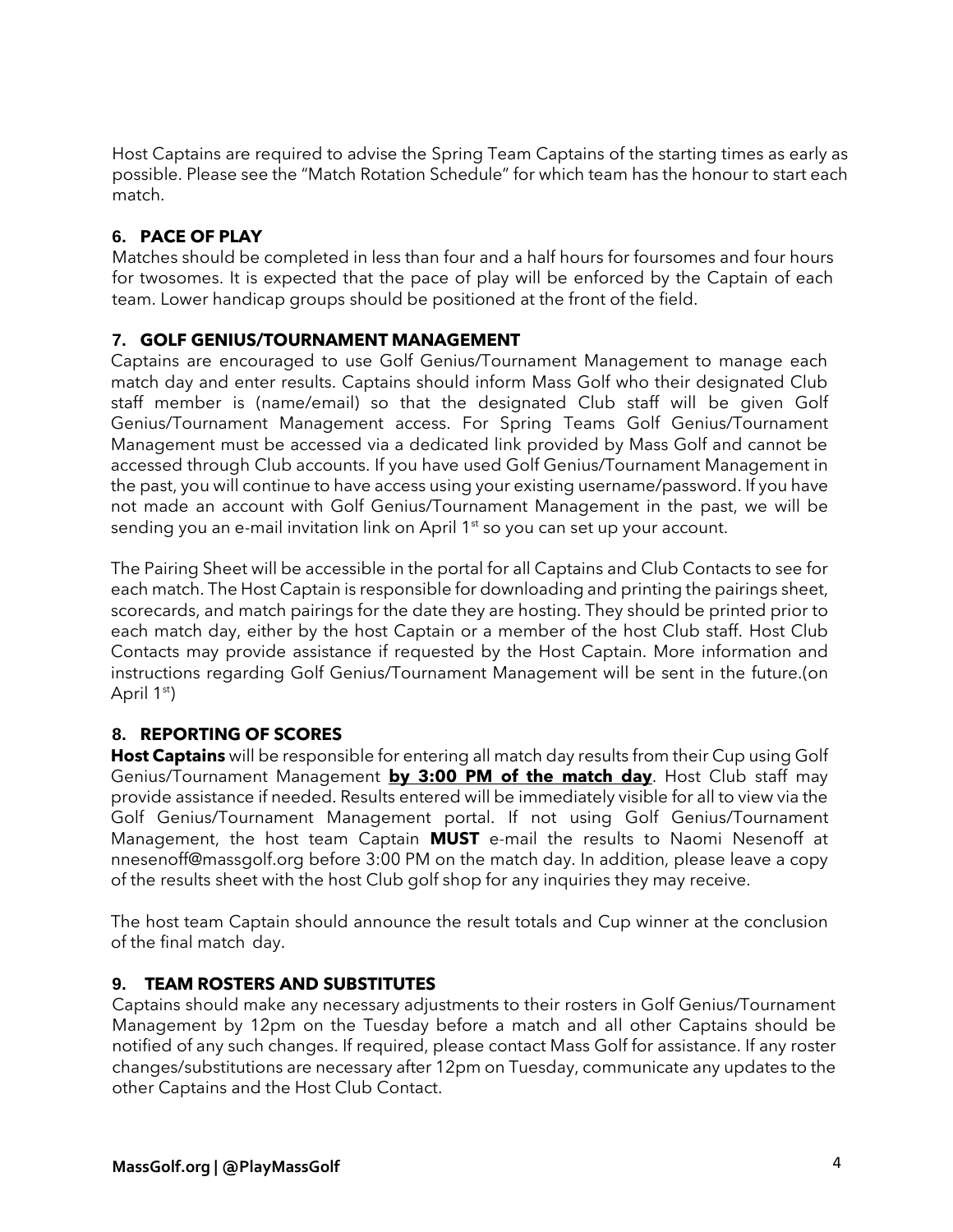If a team player is unable to play, the Captain may use a substitute. Captains are requested to select a substitute with a Handicap Index as close as possible to the player they are substituting for. The substitute may be any female player with an active Handicap Index (by 5pm of the Monday prior to the match being played) at the Club for which team she will play. Substitutes may play for any team from their Club. If the substitute holds a Handicap Index at more than one Mass Golf Club, she may substitute for any teams at any of those Clubs. All substitutes MUST have a Mass Golf Membership at the Club(s) they are playing for. Team players may not serve as a substitute for any other Club or any other team. It is the Captains' responsibility to verify a substitute player's status and eligibility. If an ineligible substitute plays, that match will be defaulted, and 9 points awarded to the opposing team.

Each Captain is responsible for verifying their players are correctly positioned for each match pairing (low to high index). If a Captain or team places a substitute in the wrong position for match pairings, that match is defaulted, and 9 points awarded to the opposing team.

A team is allowed a maximum of three substitutes per match.

## **10. DEFAULTS**

If a team accumulates more than two defaulted individual matches during the Spring Team season, they are disqualified from the Cup. In this case, all points earned by the opposing teams in that Cup from any previous matches will be nullified and each team's aggregate score adjusted accordingly. Defaults will occur under the following circumstances:

**Number of Players** – If a team is unable to field 5 players, the opposing team and host Captain must be notified no later than the 5pm the night before the match day. If a team arrives with less than 5 players, the vacant position (in which the originally assigned player was to play) is defaulted and 9 points awarded to the opponent for the defaulted match. All other players shall hold their positions.

Note: If a default is acknowledged by both Captains prior to the start of the match, the opponent of the defaulting player need not play or be present on match day to be awarded 9 points for the defaulted match.

**Positioning of Players -** Each Captain is responsible for ensuring their players are correctly positioned for each match pairing. If a Captain or team places a player in the incorrect position for match pairings, that match is defaulted, and 9 points are awarded to the opposing team. If two or more players on a team are placed in the incorrect position, the team is disqualified from the Cup.

If a team is disqualified for defaulting and the team/Club is scheduled to host a future match day, the Club must honor that commitment to host. Teams that are disqualified from Spring Team matches for defaulting may continue to play in subsequent match days without any standing in the match.

**Withdrawals –** If a team or Club cannot fulfill its commitment once the Cups and match day schedule are announced and published, that team or Club may be denied entry to Spring Team Matches the following year. The team or Club will be offered to be placed on a waitlist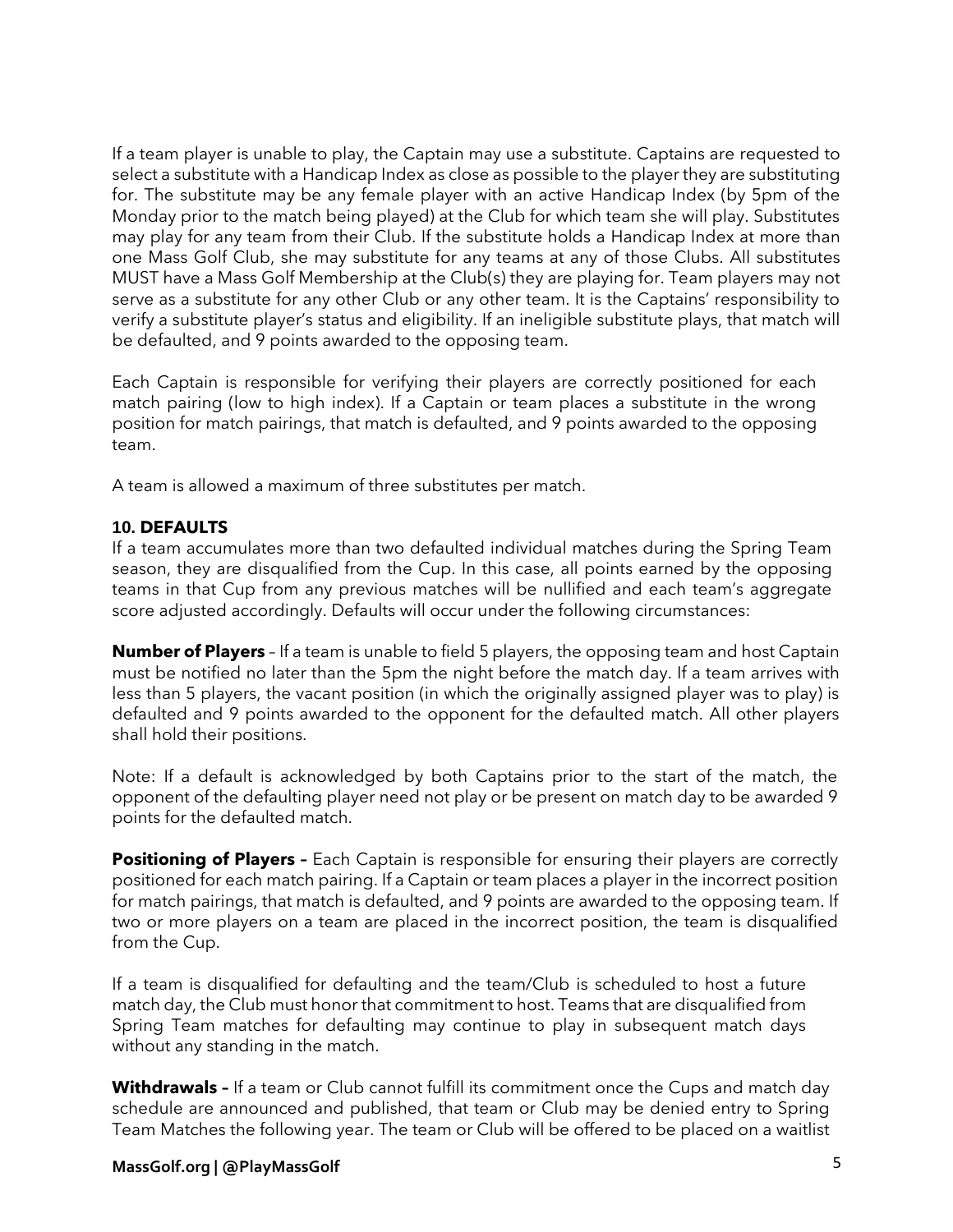for Spring Team Matches for the following year if space becomes available.

## **11. CANCELLATIONS**

Rain Dates: In the event of a Cup match day cancellation due to adverse weather, there will be no makeup or rain date for that match day.

**Early cancellation (prior to 5pm the night before the match day):** If adverse weather has occurred or is forecasted, cancellation is determined by:

a. The home team Captain when advised to do so by the golf course superintendent and/or golf professional.

b. Any Captain may request an email or telephone vote of the other Captains to cancel the match day depending on the availability of carts/caddies. A majority vote is required to cancel under these circumstances.

**Cancellation on the morning of match day or cancellation on match day at the host Club site:** In the case of adverse weather, the matches may be cancelled by the host Club staff or a majority vote of the Captains after conferring with their players.

**Weather conditions or other circumstances may result in the host Club not permitting the use of carts for the match day:** If some or all players require the use of motorized carts to play, cancellation of the match day is an option to be discussed and considered by the Captains. A majority of the Captains must vote to cancel a match day. Captains should be sensitive to the possible physical limitations of fellow competitors and should also present to the other Captains the name of any team member who has a doctor's note requiring the use of a cart. For any votes taken by Captains that result in a tie, the host Captain's vote will be withdrawn. Each Captain is responsible for notifying the players on their team when a match day has been cancelled.

## **12. SUSPENSIONS**

Play may be suspended for adverse weather by: the golf course superintendent, golf professional or a majority vote of the Captains. Following a suspension, a decision must be made to either resume play after a reasonable amount of time or conclude the match day. The match results are valid and scored if each match completes at least 9 holes. If less than 9 holes have been completed by one or more matches, the match day and partial results are cancelled. If 9 or more holes have been completed by all matches, the match results will be scored. In this case, only the least common number of completed holes among the matches will be scored.

## **13. DANGEROUS CONDITIONS**

Thunder/Lightning: Discontinue play if you believe you are in danger from lightning (**[Rule 5-](https://www.usga.org/content/usga/home-page/rules/rules-2019/rules-of-golf/rules-and-interpretations.html#!ruletype=pe§ion=rule&rulenum=5) [7a](https://www.usga.org/content/usga/home-page/rules/rules-2019/rules-of-golf/rules-and-interpretations.html#!ruletype=pe§ion=rule&rulenum=5)**). Seek shelter immediately if lightning is in the area.

## **14. CUP RESULTS**

Each Cup will be won by the team with the most cumulative points over the 5 match days and the Club's name engraved on that Cup's trophy. In the event of any ties within a Cup, the name of each winning Club will be engraved on the trophy. Players and substitutes of the winning teams who have played in a match will receive commemorative pins.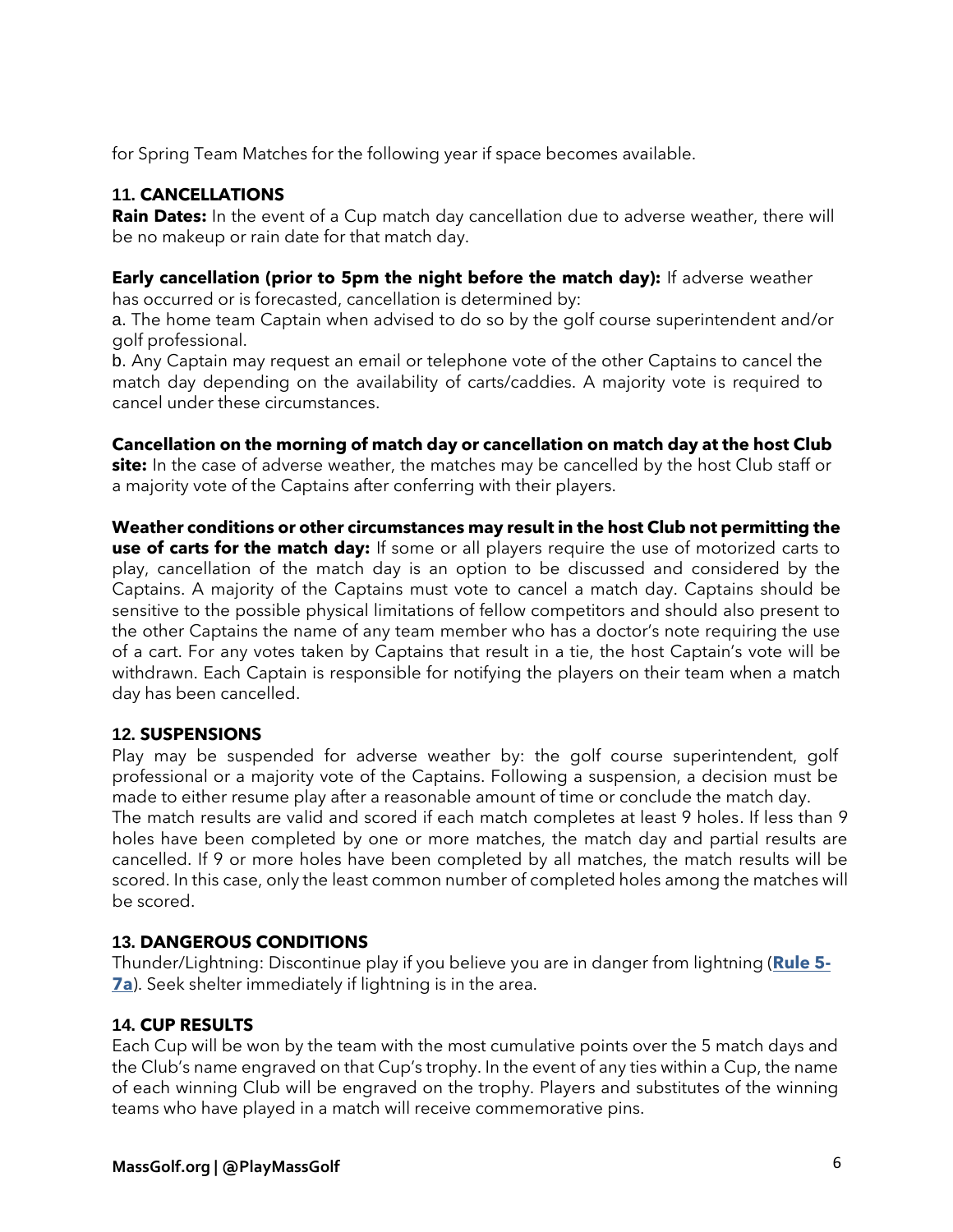Non-Regulation Cup: If all teams in a Cup have not played the same number of matches the Cup becomes a Non-Regulation Cup. The winner of the Cup will be determined by dividing the points earned by the number of matches played.

## **15. POLICIES AND PROCEEDURES**

If a team, player or Club violates any local, state, USGA®, Mass Golf or Spring Teams policies, procedures, expectations or guidelines they may be denied entry to Spring Team Matches the following year. The team or Club will be offered to be placed on a waitlist for Spring Team Matches for the following year if space becomes available.

#### **16. CAPTAIN, HOST CAPTAIN AND HOST CLUB EXPTECTATIONS**

## **CAPTAIN EXPECTATIONS**

- Verify with Club staff available host dates.
- Verify all players have an active Mass Golf handicap at their Club.
- Register team with payment.
- Communicate with Mass Golf who their club contact is (name/email) for them to be given access to Golf Genius/Tournament Management.
- If you do not receive the host Club Information Sheet by two weeks prior to your match date, it is the captain's responsibility to reach out to the host Club Captain to receive this information.
- Finalize rosters by the Tuesday before each Match Day.
- Communicate any roster changes/substitutions after the Tuesday before the Match Day to other Captains and the Host Club Contact.
- Verifying all pairings are accurate based on Handicap Index (Low to High).
- Ensure players are maintaining pace of play per the Mass Golf Spring Teams Pamphlet/Host Club policy.

## **HOST CAPTAIN EXPECTATIONS**

- Communicate starting times/shotgun start and additional information in the Host Club Information Form to other captains at least **two weeks** before the match.
- If applicable, communicate changes to starting times/shotgun start to other captains immediately to ensure agreement. If they do not agree, then the change will not occur.
- If applicable, communicate any cancellations/delays due to weather to the other captains in your region as soon as possible.
- Print necessary materials through Golf Genius/Tournament Management (match pairings, scorecards, pairings sheets). Written and video tutorials will be provided.
- Post results to Golf Genius/Tournament Management portal **by 3:00 PM** on match date.
- **MUST** leave a copy of the results in the golf shop in case of any inquires immediately following play.

## **HOST CLUB EXPECTATIONS**

- Provide available dates to host to your Club captain(s).
- Assist Host Captain with completing Host Club Information Form and sending out at least **two weeks** before match.
- Provide lunch and to-go lunch options for players when hosting match.
- If requested by Host Captain, print necessary materials through Golf Genius/Tournament Management. Written and video tutorials will be provided.

## **MassGolf.org | @PlayMassGolf** 7